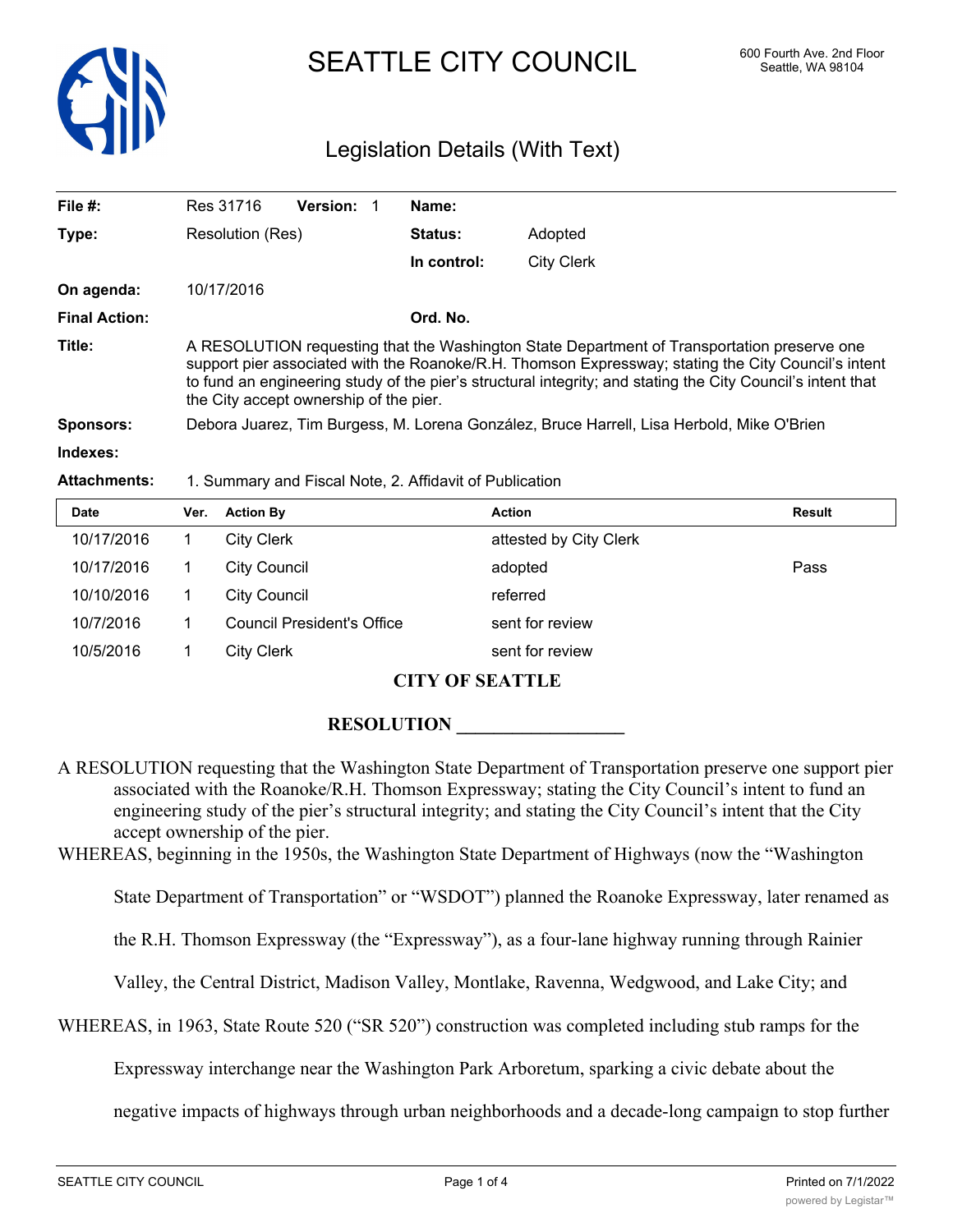state highway construction in The City of Seattle (the "City"); and

- WHEREAS, the campaign to save City neighborhoods from the Expressway was notable for its leadership by ordinary citizens, its grass-roots organizing techniques, and a diverse range of community groups that allied in opposition to it; and
- WHEREAS, in 1968, the group Citizens Against the R.H. Thomson was formed to organize against the highway plans and included notable Seattle activists Maynard Arsove, Aaron Dixon, Margaret Cary Tunks, Larry Gossett, Alfred Schweppe, and Victor Steinbrueck, and many other activists; and

WHEREAS, on February 8, 1972, the Expressway was canceled following a decisive public vote against it; and

- WHEREAS, the Expressway stub ramps were never used for highway purposes and instead became popular, yet unsanctioned, recreational areas; and
- WHEREAS, in 2011, Governor Christine Gregoire signed the Record of Decision for the SR 520, I-5 to Medina Bridge Replacement and HOV Project, including removing the Expressway stub ramps; and
- WHEREAS, in 2012, conceptual plans were completed and reviewed for the Arboretum North Entry project, anticipating the peninsula owned by WSDOT will be transferred to the City for park use; and
- WHEREAS, on July 1, 2014, WSDOT agreed to work with the Seattle Department of Parks and Recreation (DPR) and the Arboretum and Botanical Garden Committee to set aside concrete rubble, preserve a "1963" concrete date stamp from the West Approach Bridge North phase of SR 520 Replacement construction, and coordinate with DPR to salvage, within reason, additional fragments prior to constructing the West Approach Bridge South phase; and
- WHEREAS, on September 12, 2014, the Seattle Design Commission provided design review for WSDOT plans to build a landscaped lid and other improvements in the Montlake and Arboretum areas of the SR 520 corridor, and included a recommendation "that the State and City explore the idea of retaining part of the ramps to nowhere" as they "represent an important time in Seattle's history and express a key personality trait of our city"; and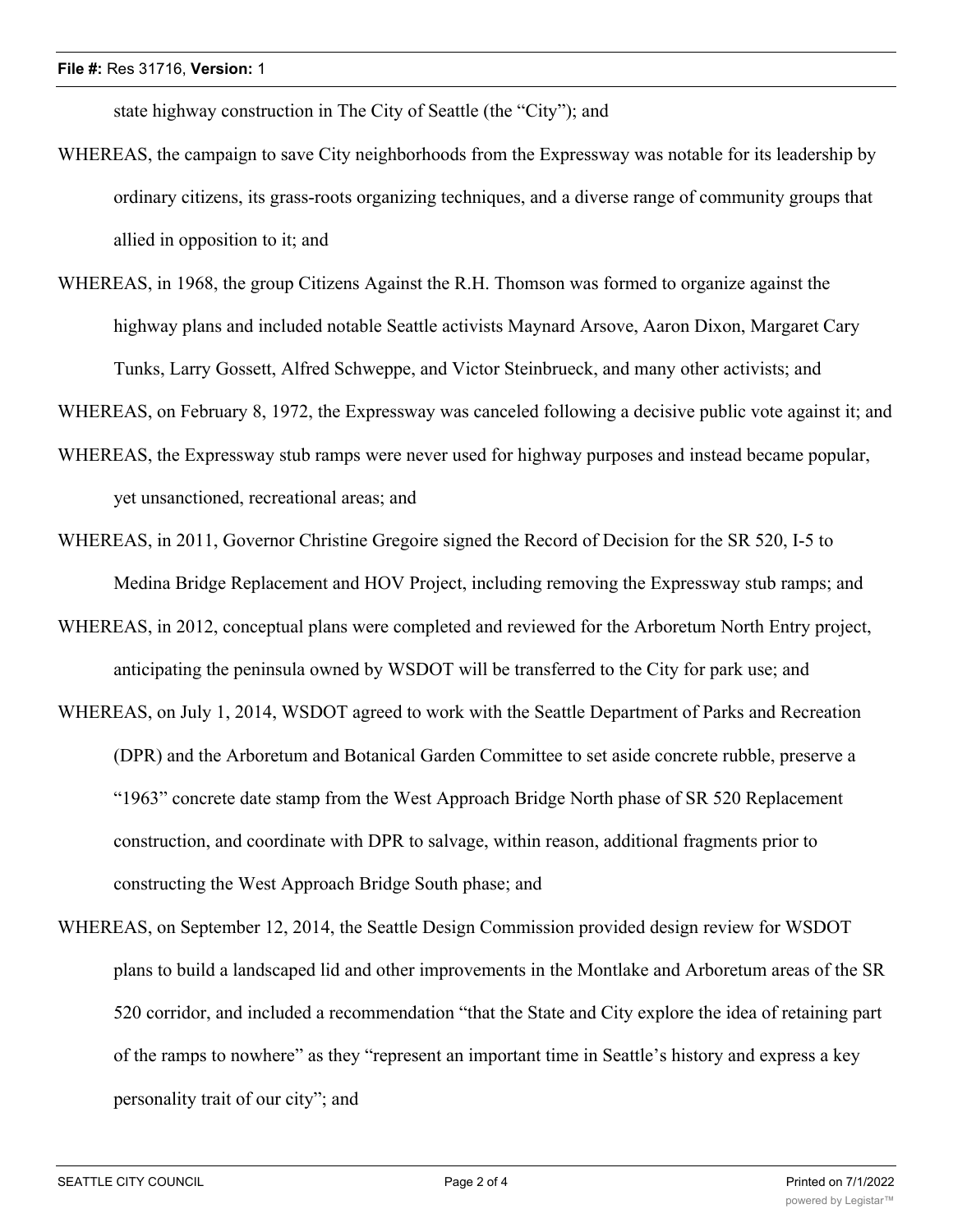WHEREAS, in July 2016, the citizen group Seattle Activists Remembered Celebrated and Honored (ARCH) published a proposal to retain one support pier intended for the unused Expressway; and

WHEREAS, the Arboretum and Botanical Garden Committee expressed support for the ARCH proposal; and

WHEREAS, the City Council recognizes the importance in City history of the citizen revolt against the Expressway and how the efforts of civically engaged Seattleites saved many neighborhoods, hundreds of City blocks, and thousands of homes from the harmful impacts of highway construction; NOW, THEREFORE,

## **BE IT RESOLVED BY THE CITY COUNCIL OF THE CITY OF SEATTLE THAT:**

Section 1. The City Council requests that the Washington State Department of Transportation (WSDOT) preserve and not demolish one support pier, identified as Bent 6E (the "Pier") the northeastern most pier of the Expressway mainline, consisting of no less than four concrete columns topped by a crossbeam, associated with the intended Expressway. WSDOT is requested to assist in the City's efforts to retain the Pier in perpetuity as a cultural artifact, symbolic of the citizens' movement that saved Seattle neighborhoods from further highway construction, and as a reminder to future citizens of the power of participation in our democracy.

Section 2. To determine how the Pier can be safely preserved and the cost of doing so, the City Council intends to fund an engineering study of the Pier's structural stability in a freestanding state (after the roadway deck is removed), including a seismic risk analysis, recommendations for retrofitting as needed, and cost estimates for the work. The City Council requests that WSDOT temporarily shore the Pier as needed without significantly altering its integrity and present condition until the study is completed.

Section 3. The City Council intends that the City would accept ownership of the Pier with the WSDOT peninsula area after WSDOT completes the SR 520 Bridge Replacement and HOV Program. The City would be responsible for maintaining and preserving the Pier as a cultural artifact or "ruin" for the benefit of future visitors to the Washington Park Arboretum North Entry area.

Adopted by the City Council the day of  $\qquad \qquad$ , 2016, and signed by